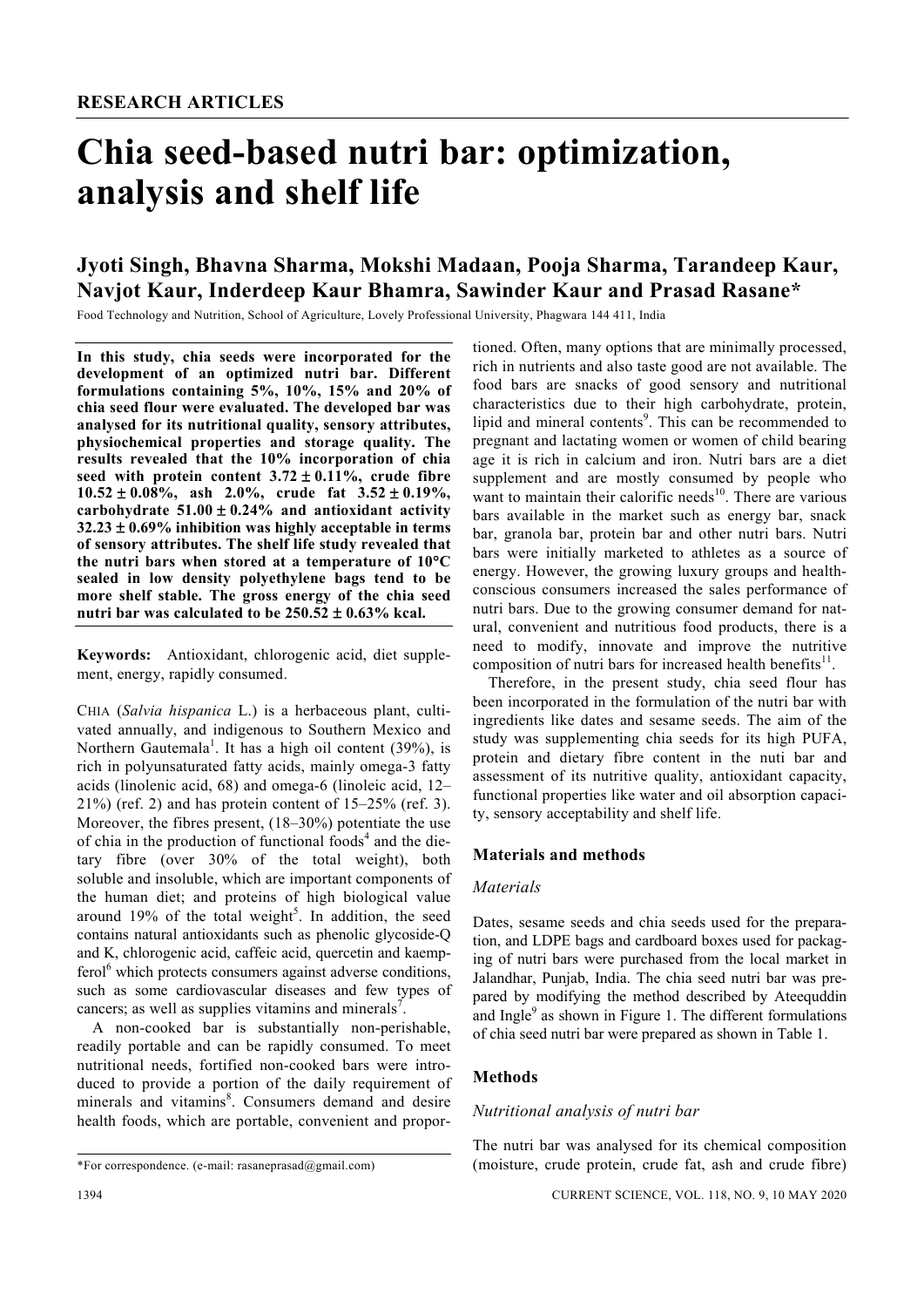|                      |            |             | <b>Table 1.</b> Formulations of nutri bar incorporated with chia seeds powder |              |               |  |  |
|----------------------|------------|-------------|-------------------------------------------------------------------------------|--------------|---------------|--|--|
|                      | Treatments |             |                                                                               |              |               |  |  |
| Ingredients          | Control    | $CSN_1(5%)$ | $CSN_2(10\%)$                                                                 | $CSN_3(15%)$ | $CSN_4(20\%)$ |  |  |
| Dates $(g)$          | 100        | 95          | 90                                                                            | 85           | 80            |  |  |
| Chia seed powder (g) | -          |             | 10                                                                            | 15           | 20            |  |  |
| Sesame seeds $(g)$   |            |             |                                                                               |              |               |  |  |



Figure 1. Process flow chart for the development of chia seed nutri bar.

using methods by  $AOAC^{12}$ . Oven dry method  $(AOAC^{12})$ method 977.11) was referred to calculate moisture content. Kjeldahl's method (AOAC method 955.04) was referred to analyse crude protein. Soxhlet method  $(AOAC<sup>12</sup>$  method 960.39) was used for crude fat determination. Dry ashing method (AOAC method 923.03) was used to determine ash content, and gravimetric method  $(AOAC<sup>12</sup>$  method 991.43) was used to examine crude fibre and the carbohydrate content was determined by the difference method $^{13}$ .

#### *Gross energy value*

The gross energy value of developed nutri bars were determined by using standard factors of 4, 9 and 3.75 kcal/g for protein, fat and carbohydrate respectively. The calculated energy values were summed up to give gross energy values $14$ 

#### *Mineral analysis*

For sodium and potassium estimation, an aliquot of ash (0.01 mg/ml) solution was diluted so that it contains less than 10 ppm of sodium and potassium. Sufficient HCl was added so that the concentration of the acid is same as that in the standard solution. The diluted extract was atomized in a calibrated flame photometer with the wavelength dial set at 589 nm and transmittance set at 100% for the top standard solution of sodium and at the 768 nm and transmittance set at 100% for the top standard solution of potassium. The concentrations were noted from the standard curve by applying the following formulae  $(1)$  and  $(2)^{15}$ 

Sodium 
$$
\left(\frac{mg}{100 \text{ g}}\right) = \frac{\left(\frac{ppm \text{ found from the standard}}{\text{curve } \times \text{ volume made up } \times \text{ dilution} \times 100}\right)}{\text{Weight of sample } \times 1000}, \quad (1)
$$

\nPotassium  $\left(\frac{mg}{100 \text{ g}}\right) = \frac{\left(\frac{ppm \text{ found from standard}}{\text{cutve } \times \text{ volume made up } \times \text{ dilution} \times 1000}\right)}{\text{Weight of sample } \times 1000}.$  (2)

# *Physical properties of nutri bar*

The water absorption capacity was determined by taking 1 g of sample mixed in 15 ml of distilled water. The mixture was transferred to a 25 ml centrifuge tube and agitated on a votex mixer for 2 min and then centrifuged at 4000 rpm for 20 min. The supernatant was discarded and the tube was weighed and applied on eq. (3). Similarly, for oil absorption capacity, water was replaced by oil, the same procedure was followed and values were marked in eq.  $(4)^{16}$ 

WAC =

\n
$$
\frac{\text{Weight of centrifuge tube} + \text{Weight of sample}}{\text{Weight of sample}},
$$
\n(3)

\n
$$
\text{OAC} = \frac{\text{Weight of centrifuge tube} + \text{Weight of sediment-weight of empty tube}}{\text{Weight of segment - weight of empty tube}}.
$$
\n(4)

## *Free radical scavenging activity of nutri bars*

Free radical scavenging activity (FRSA) was measured as per the method of 1 g of sample extracted with 5 ml of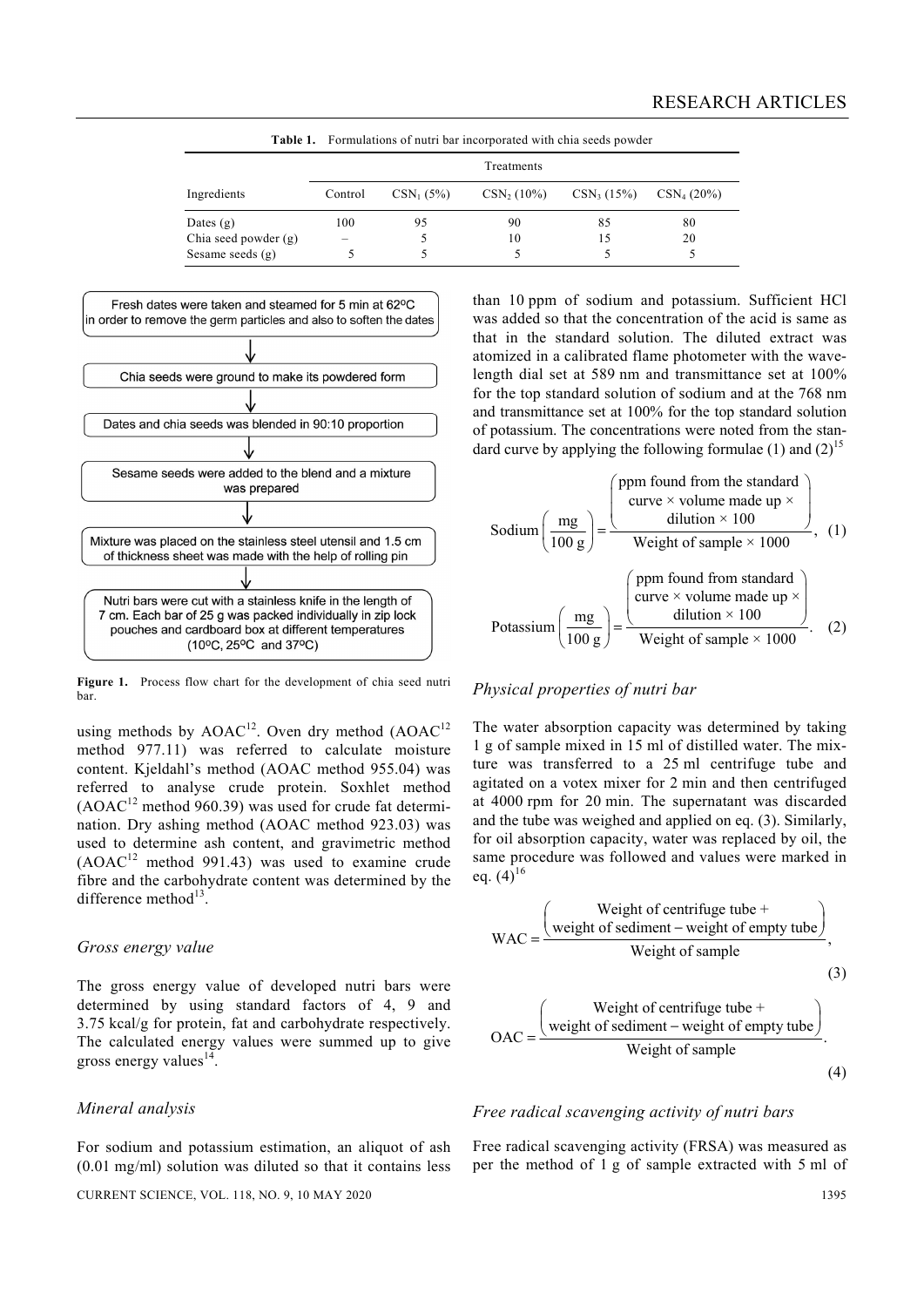| Nutritive composition of chia seeds nutri bar<br>Table 2. |                           |                            |                            |                         |                               |                          |                              |  |
|-----------------------------------------------------------|---------------------------|----------------------------|----------------------------|-------------------------|-------------------------------|--------------------------|------------------------------|--|
| Treatments                                                | Moisture $(\% )$          | Ash $(\% )$                | Fat $(\% )$                | Protein $(\% )$         | Carbohydrate $(\% )$          | Crude fibre $(\% )$      | Energy (kcal)                |  |
| Control                                                   | $44.13 + 0.31^e$          | $1.60 \pm 0.02^e$          | $2.00 + 0.05^e$            | $2.93 + 0.04^e$         | $49.34 + 0.33^d$              | $7.87 \pm 0.13^e$        | $227.08 \pm 0.64^{\circ}$    |  |
| $5\%$                                                     | $41.93 + 0.15^{\text{d}}$ | $1.80 \pm 0.06^{\text{d}}$ | $2.50 \pm 0.13^{\text{d}}$ | $3.25 + 0.09^d$         | $50.52 + 0.09$ <sup>bc</sup>  | $9.23 + 0.08^d$          | $237.58 + 0.78$ <sup>d</sup> |  |
| 10%                                                       | $39.77 + 0.15^{\circ}$    | $2.00 + 0.04^c$            | $3.52 \pm 0.19^{\circ}$    | $3.72 \pm 0.11^{\circ}$ | $51.00 + 0.24^{\circ}$        | $10.52 \pm 0.08^{\circ}$ | $250.56 \pm 0.63^{\circ}$    |  |
| 15%                                                       | $37.50 + 0.30^b$          | $2.60 \pm 0.02^b$          | $4.00 + 0.13^b$            | $4.27 \pm 0.10^b$       | $51.63 + 0.33^b$              | $12.03 \pm 0.08^b$       | $259.60 + 0.35^{\circ}$      |  |
| 20%                                                       | $35.63 + 0.21^a$          | $3.00 + 0.04^a$            | $4.50 \pm 0.10^a$          | $5.06 \pm 0.04^{\circ}$ | $52.94 \pm 0.31$ <sup>a</sup> | $13.28 \pm 0.08^{\circ}$ | $272.50 + 0.30^a$            |  |

Values (mean  $\pm$  standard deviation) represented with different small superscript are significantly different ( $P \le 0.05$ ) in a column.

80% methanol. The mixture was than centrifuged at 1000 rpm for 15 min and the supernatant was collected. DPPH (2,2-diphenyle-1-picrylhydrazyl) was used as a source of free radical. A quantity of 3.9 ml of the  $6 \times$  $10^{-5}$  mol/l DPPH (ethanolic) was added into the test tube with 0.1 ml of sample extract and the decrease in absorbance was measured at 517 nm for 30 min or until the absorbance became steady. Ethanol was used as a blank<sup>17</sup> and the following eq. (5) was used.

Antioxidant activity (%) = 
$$
\frac{A_0 - A}{A_0} \times 100
$$
, (5)

where  $A_0$  is the absorbance of DPPH as blank and  $A$  the absorbance of sample.

#### *Organoleptic evaluation of nutri bar*

Sensory characteristics of nutri bar samples were evaluated for different sensory attributes by a group of 50 semi-trained panellists (25 males and 25 females of age 20–35 years) using 9 point hedonic scale. Nutri bars were coded randomly from 101 to 106 to avoid any preassumptions. The data regarding sensory panel screening and evaluation were collected to eliminate errors in the process. Sensory attributes included colour and appearance, taste, texture, mouth feel and overall acceptability. The panel members chosen were healthy and free from any diseases. A score card consisting of preference rating from extremely liked to extremely disliked, with the given instructions were given to the panel members for the assessment of their liking and preferences. The freshly prepared nutri bars were served to the panellists in odourless plastic containers with a glass of water for rinsing the mouth in between the samples. The area used for sensory analysis was isolated and aroma free. The sensory panel was trained using commercially available nutri bars containing peanuts, to accustom them to the food type. The scores received while organoleptic evaluation were statistically analysed by  $ANOVA^{18,19}$ .

### *Shelf life analysis*

Shelf life analysis was performed on the most acceptable treatment after organoleptic evaluation. Packed nutri bars

fortified with chia seeds were stored at different temperatures for the shelf life study (10°C, 25°C and 37°C for 28 days). The samples were withdrawn at an interval of 7 days during storage and analysed for hydroxyl methyl furfural (HMF), thiobarbituric acid test (TBA) and free fatty acid content (FFA) test as per the procedures used by Rasane *et al.*20.

#### *Statistical analysis*

All the tests were carried out in triplicates and the mean were presented along with standard deviation. The significant difference of mean values and product optimization was performed with Duncan's multiple range test and post hoc test using SPSS 16.0 software (SPSS) Italia, Bolognam, Italy at a significance level of 5%.

#### **Results and discussion**

#### *Nutritional analysis*

Nutritive composition of nutri bar incorporated by chia seeds is given in Table 2. It was observed that moisture content decreased with the increase in chia seeds composition<sup>21</sup>, owing to low moisture content of chia seeds, increasing the shelf life of the product. There was a gradual increase in the amount of protein concentration as increase in the concentration of chia seeds due to the high amount of protein present in chia seeds (21.52 g/  $100 \text{ g})^{22}$ , despite low content of protein in dates  $(2 \text{ g}/100 \text{ g})^{23}$ .

 Similarly, ash content increased with increasing chia seed concentration from the range  $1.60 \pm 0.02$  (control) to  $3.00 \pm 0.04$  (20% incorporation of chia seeds). The increased trend of chia seed nutri bar is due to high mineral content in the chia seeds especially Mg, Ca, Fe, Zn, Mg, Co and Se (ref. 24). Although the fat content of dates is less  $(0.14 \text{ g}/100 \text{ g})^3$ , however, due to the high content of fat in chia seeds  $(24.83\%$  per 100 g)<sup>22</sup>, the fat of nutri bar ranged from 2.0% to 4.5%. The fibre content varied from  $7.87 \pm 0.13$  to  $13.28 \pm 0.08$  in the nutri bar which shows high fibre content in the product. Chia seeds comprised 56.4 g/100 g of dietary fibre which imparts good water holding capacity and high emulsifying activity<sup>24</sup>. Similar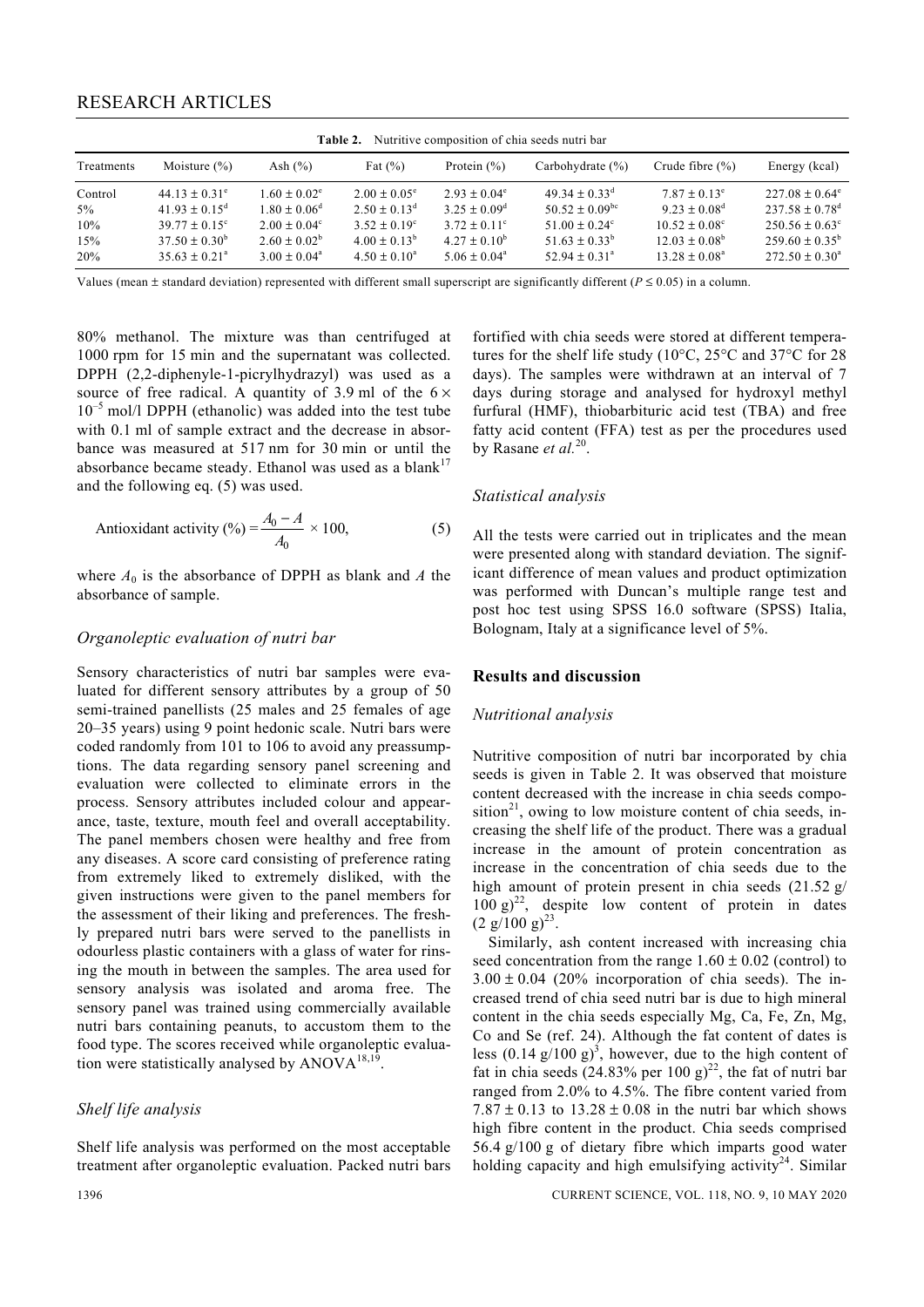results were reported by Romankiewicz *et al.*25, where they studied the effect of addition of chia seeds on quality and nutritional value of white bread. They observed that the dietary fibre content increases as high as 7.19% with 8% chia seed addition. The energy content correspondingly increased from 227.03 to 272.53 kcal with increasing concentration of chia seed, which shows that chia seeds, have high nutrient density.

#### *Mineral analysis*

The concentrations of sodium and potassium in chia seeds were 71.9 and 635 mg/100 g respectively, which imparts the properties like lowering of blood pressure and maintaining the electrolytes $^{26}$ . Table 3 shows the amount of sodium and potassium present in the nutri bars which are in agreement with the results given by Kibui *et al.*27, where they have prepared yoghurt enriched with chia seeds.

#### *Physico-chemical properties*

The functional properties play a vital role in the manufacturing of the product. The nutri bars were analysed for their functional properties including water absorption and oil absorption capacity (OAC and WAC) as shown in Figure 2. The OAC and WAC depend on the amino acid composition, surface polarity and protein conformation like intrinsic factors $28$ . The water absorption capacity increased significantly  $(P < 0.05)$ , but not much difference was observed in between control and 5% chia seed incorporation and in between 15% and 20% chia seed incorporation. The value ranged from  $0.71 \pm 0.71$  (control) to  $1.67 \pm 0.15$  (20% incorporation) that signifies that nutri bars tend to absorb more water with increase in the concentration of chia seeds. This is due to the high water retention capacity and high fibre content of chia seeds. OAC is a highly essential characteristic for the development of food products and for a longer storage life. The decreasing trend observed for oil absorption capacity of nutri bars were in agreement with the results shown by Haripriya and Aparna<sup>28</sup> where they studied the effect of roasting on chia seed-based instant soup mix.

**Table 3.** Mineral content of nutri bar

| Treatments | Sodium (ppm)                  | Potassium (ppm)             |
|------------|-------------------------------|-----------------------------|
| Control    | $30.33 \pm 0.58^{\circ}$      | $19.33 \pm 0.18^{\circ}$    |
| $5\%$      | $36.00 \pm 0.21$ <sup>d</sup> | $30.67 \pm 0.53^{\text{d}}$ |
| 10%        | $42.33 \pm 0.58$ <sup>c</sup> | $37.33 \pm 0.27^{\circ}$    |
| 15%        | $51.67 \pm 1.15^b$            | $43.33 \pm 0.13^b$          |
| 20%        | $65.33 \pm 0.50^a$            | $48.00 \pm 0.20^a$          |

The values are represented in mean + standard deviation derived for triplicate experiments  $(n = 3)$ . The values denoted with different superscripts differ significantly at *P* < 0.05 in a column.

#### *Free radical scavenging activity of nutri bars*

Antioxidant capacity is one that quantifies the ability of complex biological samples to quench DPPH free radicals<sup>29</sup>. The antioxidant activity significantly ( $P < 0.05$ ) increased by chia seed incorporation is shown in Figure 3. The results were in accordance with Costantini *et al*. 30 in their study of incorporation of chia seed flour in white bread. They reported that tartary buckwheat flour and chia seed incorporation by 10% increased the antioxidant activity by 75% in the prepared bread.

#### *Organoleptic evaluation of nutri bar*

Sensory acceptance of chia seed nutri bars were determined by the changes in terms of colour and appearance, taste, aroma, texture, mouthfeel and overall acceptability. Highest values were observed for the 10% incorporated chia seed nutri bar and the values reported for colour and appearance, taste, aroma, texture and overall acceptability were  $7.18 \pm 0.76$ ,  $7.24 \pm 0.58$ ,  $8.38 \pm 0.82$ ,  $6.75 \pm 0.43$ 



**Figure 2.** Water absorption capacity (WAC) and oil absorption capacity (OAC) of chia seeds nutri bar.



**Figure 3.** Free radical scavenging activity of chia seeds nutri bar. Values (mean ± standard deviation) represented with different small superscript are significantly different ( $P \le 0.05$ ).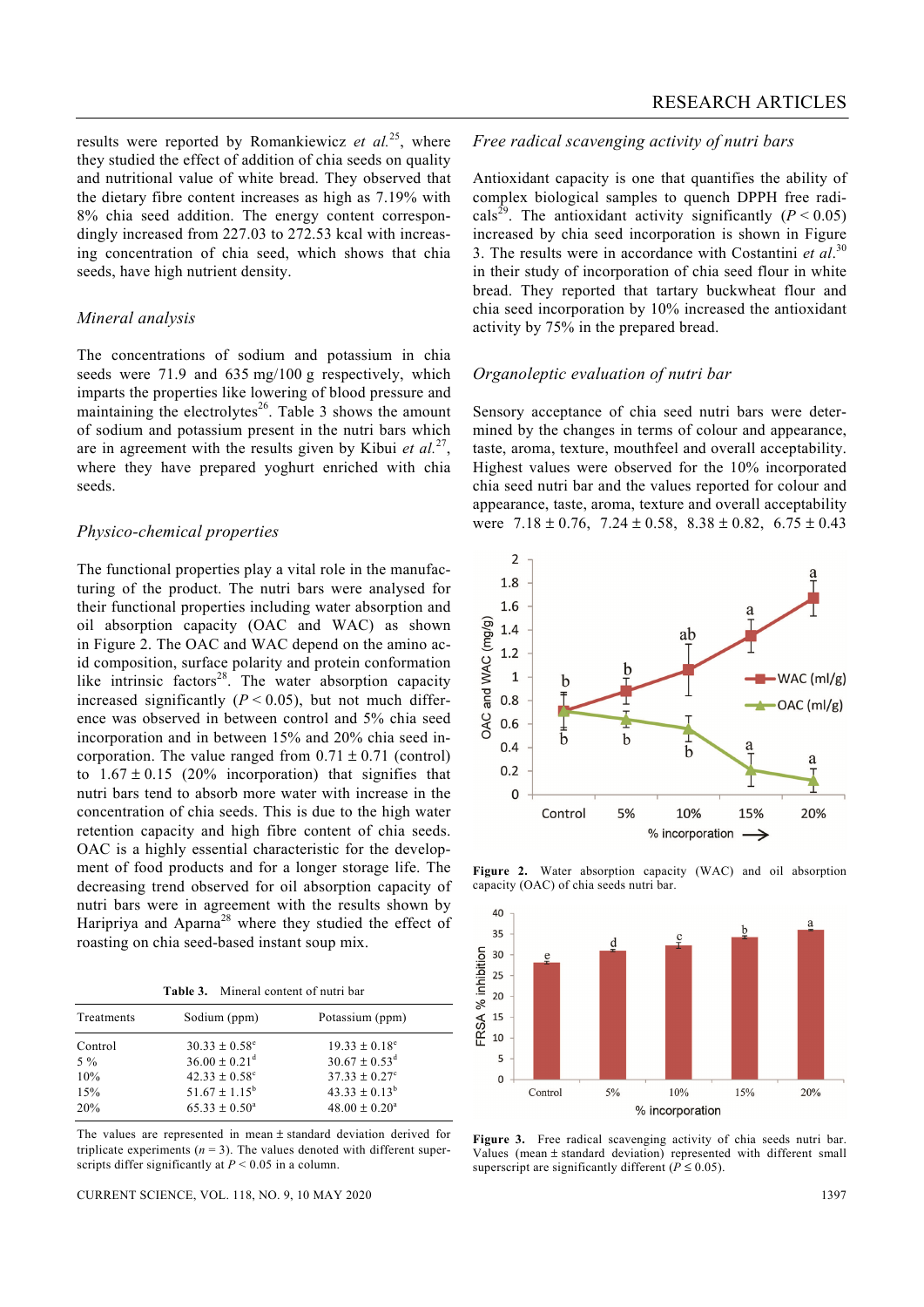# RESEARCH ARTICLES

| Shelf life analysis of nutri bar<br>Table 4.            |                              |                                 |                                                   |                                                     |                                                               |                                                                |                                                                |
|---------------------------------------------------------|------------------------------|---------------------------------|---------------------------------------------------|-----------------------------------------------------|---------------------------------------------------------------|----------------------------------------------------------------|----------------------------------------------------------------|
| Parameters                                              | Temperature<br>$(^{\circ}C)$ | Packaging<br>material used      | 0th day                                           | 7th day                                             | 15th day                                                      | 21st day                                                       | 28th day                                                       |
| Moisture $(\% )$                                        | 10                           | LDPE pouches<br>Cardboard boxes | $35.45 \pm 0.24^a$<br>$35.14 \pm 0.12^a$          | $36.93 \pm 0.71^b$<br>$36.33 \pm 0.73^b$            | $38.25 \pm 0.21$ <sup>c</sup><br>$37.55 \pm 0.67^c$           | $39.89\pm0.48^{\rm d}$<br>$39.84 \pm 0.12^d$                   | $40.13 \pm 0.63^{\text{d}}$<br>$41.49 \pm 0.36^e$              |
|                                                         | 25                           | LDPE pouches<br>Cardboard boxes | $39.77 \pm 0.62^{\text{a}}$<br>$39.20 \pm 0.61^a$ | $40.39 \pm 0.37$ <sup>a</sup><br>$40.89 \pm 0.47^b$ | $42.79 \pm 0.69^{\rm b}$<br>$41.22 \pm 0.33$ <sup>c</sup>     | $45.15 \pm 0.77$ <sup>c</sup><br>$42.47 \pm 0.54$ <sup>d</sup> | $45.98 \pm 0.87$ <sup>e</sup><br>$46.89 \pm 0.17$ <sup>c</sup> |
|                                                         | 37                           | LDPE pouches<br>Cardboard boxes | $37.27 \pm 0.15^a$<br>$38.13 \pm 0.54^a$          | $39.44 \pm 0.67^b$<br>$38.93 \pm 0.14^a$            | $41.83 \pm 0.33$ <sup>c</sup><br>$40.13 \pm 0.37^b$           | $42.15 \pm 0.31$ <sup>c</sup><br>$41.87 \pm 0.94$ <sup>c</sup> | $43.19 \pm 0.34$ <sup>d</sup><br>$44.65 \pm 0.92$ <sup>d</sup> |
| Hydroxyl methyl furfural<br>$(HMF; \mu mol/g)$          | 10                           | LDPE pouches<br>Cardboard boxes | $4.91 \pm 0.09^e$<br>$4.37 \pm 0.22^a$            | $8.20 \pm 0.11^d$<br>$6.40 \pm 0.14^b$              | $10.60 \pm 0.09$ <sup>f</sup><br>$8.44 \pm 0.27$ <sup>c</sup> | $13.22 \pm 0.04^c$<br>$11.23 \pm 0.16^d$                       | $14.86 \pm 0.04$ <sup>c</sup><br>$14.75 \pm 0.24^e$            |
|                                                         | 25                           | LDPE pouches<br>Cardboard boxes | $3.12 \pm 0.06^{\circ}$<br>$4.32 \pm 0.14^d$      | $7.06 \pm 0.11$ <sup>c</sup><br>$8.73 \pm 0.09^e$   | $11.43 \pm 0.02^d$<br>$12.47 \pm 0.02^e$                      | $15.60 \pm 0.07^b$<br>$15.82 \pm 0.04^b$                       | $19.79 \pm 0.15^{ab}$<br>$19.19 \pm 0.09^a$                    |
|                                                         | 37                           | LDPE pouches<br>Cardboard boxes | $2.59 \pm 0.09^a$<br>$1.86 \pm 0.14^b$            | $6.53 \pm 0.04^b$<br>$5.82 \pm 0.68^a$              | $10.73 \pm 0.02^c$<br>$10.20 \pm 0.08^a$                      | $14.98 \pm 0.13$ <sup>d</sup><br>$15.49 \pm 0.90^{\rm b}$      | $19.24 \pm 0.52$ <sup>e</sup><br>$20.84 \pm 1.83^b$            |
| Thiobarbituric acid test (TBA)<br>(mg malenaldehyde/kg) | 10                           | LDPE pouches<br>Cardboard boxes | $4.10 \pm 0.01^a$<br>$4.37 \pm 0.52^a$            | $7.61 \pm 0.11^b$<br>$6.40 \pm 0.14^b$              | $11.12 \pm 0.21$ <sup>c</sup><br>$8.44 \pm 0.27$ <sup>c</sup> | $13.40 \pm 0.05^d$<br>$11.23 \pm 0.37$ <sup>d</sup>            | $14.54 \pm 0.11^e$<br>$15.23 \pm 0.16^e$                       |
|                                                         | 25                           | LDPE pouches<br>Cardboard boxes | $1.74 \pm 0.41^{\circ}$<br>$1.36 \pm 0.00^a$      | $3.64 \pm 0.32^b$<br>5.74 $\pm$ 0.05 <sup>b</sup>   | $5.53 \pm 0.23^{\text{a}}$<br>$10.12 \pm 0.10^d$              | $7.40 \pm 0.12^a$<br>$12.79 \pm 0.02^d$                        | $9.28 \pm 0.34^a$<br>$15.38 \pm 0.02^d$                        |
|                                                         | 37                           | LDPE pouches<br>Cardboard boxes | $1.80 \pm 0.12^{\text{a}}$<br>$0.44 \pm 0.32^a$   | $3.69 \pm 0.08^b$<br>$1.74 \pm 0.62^b$              | $4.58 \pm 0.65$ <sup>c</sup><br>$4.33 \pm 0.23^c$             | $7.49 \pm 0.41$ <sup>d</sup><br>$5.75 \pm 0.17^d$              | $10.33 \pm 0.33^e$<br>$9.33 \pm 0.67^e$                        |
| Free fatty acid (FFA)<br>$%$ oleic acid)                | 10                           | LDPE pouches<br>Cardboard boxes | $1.35 \pm 0.17^{\circ}$<br>$1.12 \pm 0.03^a$      | $1.42 \pm 0.23^b$<br>$1.42\pm0.14^{\rm b}$          | $1.50 \pm 0.47^{\circ}$<br>$1.57 \pm 0.19^c$                  | $1.72 \pm 0.55^{\text{d}}$<br>$2.65 \pm 0.63^d$                | $1.87 \pm 0.79^e$<br>$2.93 \pm 0.24^e$                         |
|                                                         | 25                           | LDPE pouches<br>Cardboard boxes | $0.97 \pm 0.13^a$<br>$0.97 \pm 0.13^a$            | $1.35 \pm 0.39^b$<br>$1.35 \pm 0.44^b$              | $1.50 \pm 0.27^c$<br>$2.43 \pm 0.29^{\circ}$                  | $1.80 \pm 0.39$ <sup>d</sup><br>$5.50 \pm 0.63^d$              | $2.27 \pm 0.43^e$<br>$6.72 \pm 0.44$ <sup>e</sup>              |
|                                                         | 37                           | LDPE pouches<br>Cardboard boxes | $1.35 \pm 0.17^{\rm a}$<br>$0.82 \pm 0.13^a$      | $1.42 \pm 0.23^b$<br>$1.12 \pm 0.30^b$              | $1.72 \pm 0.71$ <sup>c</sup><br>$1.27 \pm 0.53^{\circ}$       | $1.80 \pm 0.35$ <sup>d</sup><br>$1.57 \pm 0.20^{\rm d}$        | $1.94 \pm 0.63^{\circ}$<br>$1.80 \pm 0.13^e$                   |



**Figure 4.** Graphical representation of sensory analysis of chia seed nutri bar.

and  $6.35 \pm 0.55$ , respectively as shown in Figure 4. However, the lowest score was observed for 20% incorporation of chia seeds, i.e.  $6.35 \pm 0.55$ . The overall scores increased significantly  $(P < 0.05)$  from  $7.18 \pm 0.76$  to  $8.38 \pm 0.82$  in case of control, 5% and 10% incorporation and started decreasing from 30% to 40% incorporation with the values of  $6.75 \pm 0.43$  and  $6.35 \pm 0.55$  respectively. These results are close to that obtained from Zaki $31$  who studied the effect of adding chia seeds in camburger. He reported that 3% chia seed addition in the camburger received the highest scores compared to other samples.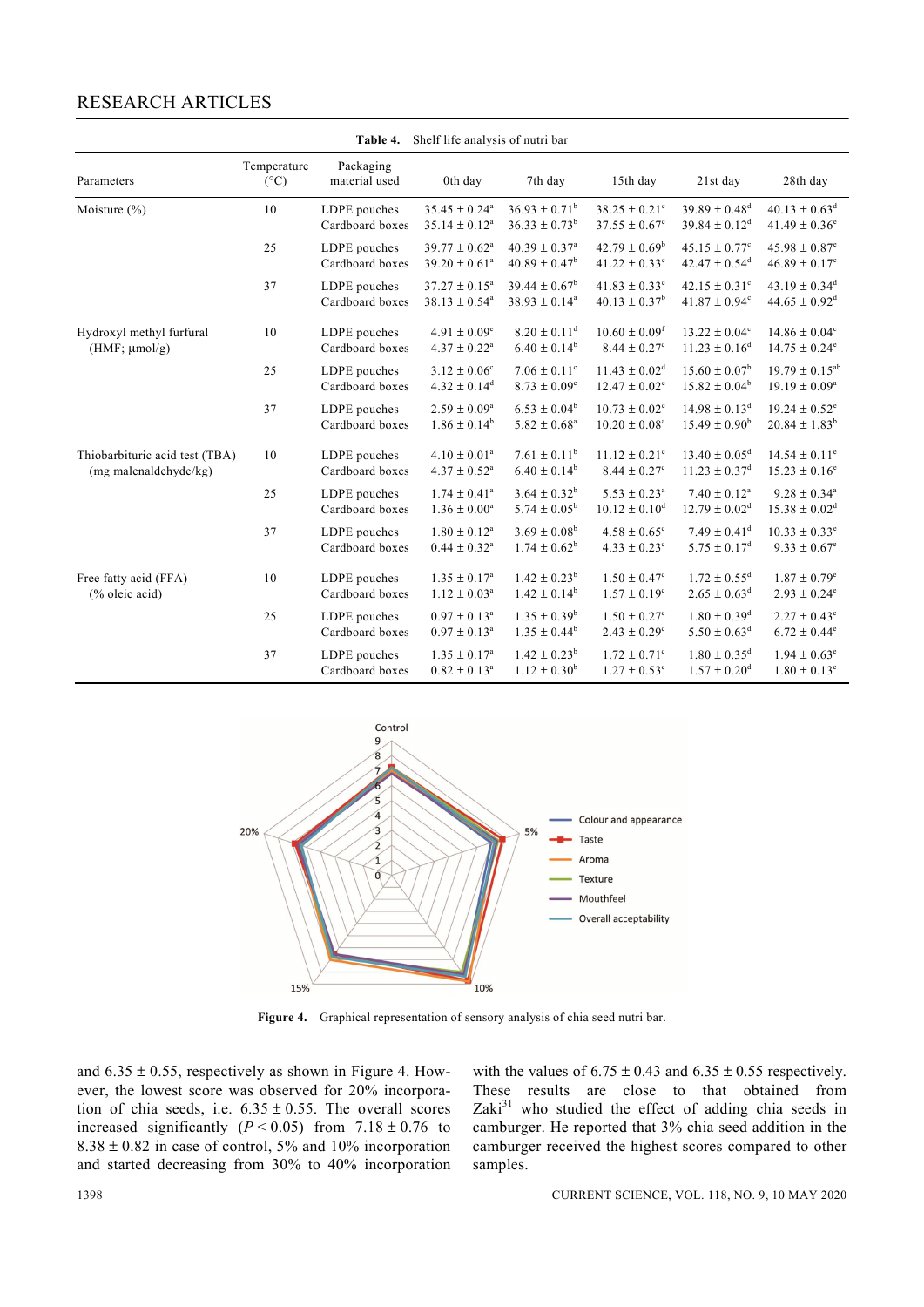#### *Shelf life evaluation*

Food packaging has a vital role in analysing the shelf life of foods as they inhibit the entrance of oxygen and loss and gain of moisture in foods $32$  which shows that selection of suitable packaging material is important to ensure the better keeping quality of the product during storage to prevent oxidation of lipids. Lipid oxidation and browning are the important phenomenon occurring in food systems that depicts the food deterioration during storage and processing. In the present study, the lipid oxidation of optimized nutri chia seed bars was studied by tracking the changes that took place in free fatty acids (FFA), Thiobarbituric acid (TBA) and browning was studied by analysing hydroxyl methyl furfuryl (HMF) in the most acceptable treatment, i.e. 10% chia seed incorporated nutri bar on the basis of organoleptic evaluation. The result shown in Table 4, stated the change in moisture content, HMF, TBA and FFA values after 28 days of storage for 10% added chia seed nutri bar. The moisture content increased significantly at all the temperatures in a span of 28 days in both ziplock pouches and cardboard boxes. The highest moisture content of  $46.89 \pm 0.17$  was observed in the sample stored in cardboard boxes at 25°C after the 28th day of storage. The results were in accordance with Padamashree *et al.*<sup>33</sup> who developed choco quinoa nutri bar and observed significant increase  $(P < 0.05)$  in moisture content in the storage period of 9 months. The increase in moisture content (measured by oven drying procedure) of the nutri bar was observed from 7.33 to 8.21, 7.70 and 7.51 packaged in polypropylene, metalized polyester with vaccum and without vaccum respectively.

 The HMF is the product formed as an intermediate of the Maillard reaction or caramelization of sugar at high temperature<sup>34</sup>. The HMF values showed significant increase ( $P < 0.05$ ) in the values at 37°, 25° and 10°C in the nutri bar stored in ziplock pouches as well as cardboard boxes. The highest value of  $20.84 \pm 1.83$  was observed in the samples stored in cardboard boxes at 37°C. Similar result has been reported by Mesias *et al.*<sup>35</sup> in their work on chia seed biscuits. Their results showed a significant increase from 22 mg/kg (0% chia flour) to 71 mg/kg in case of highest chia seed incorporation (20%) in wheat flour biscuits. They suggested the maximum incorporation of chia seed by 10%, as more incorporation beyond this level led to the formation of acrylamide, HMF and furfural.

 High TBA values are associated with lipid oxidation due to processing conditions, packaging and storage and also because of high fat content<sup>36</sup>. Similarly, the TBA values increased significantly  $(P < 0.05)$  from the 0th to 28th day at different temperatures. The nutri bar stored at 25°C showed that the highest values were recorded at 25 $\degree$ C stored at 13.40  $\pm$  0.05 mg malenaldehyde/kg. The results were in agreement with Scapin *et al.*37 in their study of effect of chia seed addition in pork sausage. They stated the increase in TBARS value from  $0.61 \pm 0.02$  to  $1.12 \pm 0.03$  in the highest incorporation of chia seed extract (2%) in the storage period of 28 days.

For FFA values, a significant increase  $(P < 0.05)$  was observed at all the storage temperatures in both ziplock as well as carboard boxes. The lowest degradation was observed in cardboard boxes stored at 37°C by a value of  $1.80 \pm 0.13$  and the highest was observed in bars stored in cardboard boxes at 25 $\degree$ C by a value of 6.72  $\pm$  0.44. Ryavanki and Hemalatha<sup>38</sup> showed a similar trend in the shelf life study of low glycemic index snack bar prepared from red sorghum flakes. They reported significant increase in the free fatty acid (oleic acid) values from  $1.36 \pm 0.42\%$  to  $6.16 \pm 0.45\%$  at high temperature, and at ambient temperature the values ranged from  $1.36 \pm$ 0.42% to  $2.37 \pm 0.25$ %.

#### **Conclusion**

The study demonstrated that date and chia seeds can be used to formulate chia-date bar which improves protein, carbohydrate and crude fibre content. The developed bar was assessed properties for nutritional quality, sensory attributes, physicochemical and shelf life analysis. The optimized product 10% (dates 90 g and chia seed flour 10 g) revealed that the nutritional content of the nutri bar had protein content (3.72%), crude fibre content (10.52%), potassium (37.33 ppm), ash content (2.0%), crude fat  $(3.52\%)$  and antioxidant  $(32.23 \pm 0.69\%)$ . The organoleptic evaluation results showed the highest scores of  $8.38 \pm 0.82$  for 10% chia seed flour incorporation in the nutri bar which was further carried for shelf life analysis. The results of shelf life analysis showed the significant degradation in the span of 28 days by significant increase  $(P < 0.05)$  in moisture, TBA, HMF and FFA values at different temperatures and packaging material. The suitable temperature for the storage of nutri bar is 10°C in LDPE pouches.

- 3. Ali, A., Waly, M., Essa, M. M. and Devarajan, S., Nutritional and medicinal value of date fruit. In *Dates, Production, Processing, Food and Medicinal Values* (eds Manickavasagan, A., Mohamed Essa, M. and Sukumar, E.), Boca Raton (FL), 2012.
- 4. Segura, C. M. R., Ciau, S. N., Rosado, R. G. and Chel, G. L., Chemical and functional properties of chia seed (*Salvia hispanica* L.) gum. *Int. J. Food Sci.*, 2014, **2014**, 1–5.
- 5. Mohd Ali, N. and Yeap, S. K., The promising future of chia, *Salvia hispanica* L. *J. Biomed. Biotechnol.*, 2012, **2012**, 1–9.
- 6. Reyes, C. E., Tecante, A. and Valdivia, L. M. A., Dietary fibre content and antioxidant activity of phenolic compounds present in

<sup>1.</sup> Capitani, M. I., Spotorno, V., Nolasco, S. M. and Tomás, M. C., Physicochemical and functional characterization of by-products from chia (*Salvia hispanica* L.) seeds of Argentina. *LWT Food Sci. Technol.*, 2012, **45**(1), 94–102.

<sup>2.</sup> Ixtaina, V. Y., Martínez, M. L. and Spotorno, V., Characterization of chia seed oils obtained by pressing and solvent extraction. *J. Food Compost. Anal.*, 2011, **24**(2), 166–174.